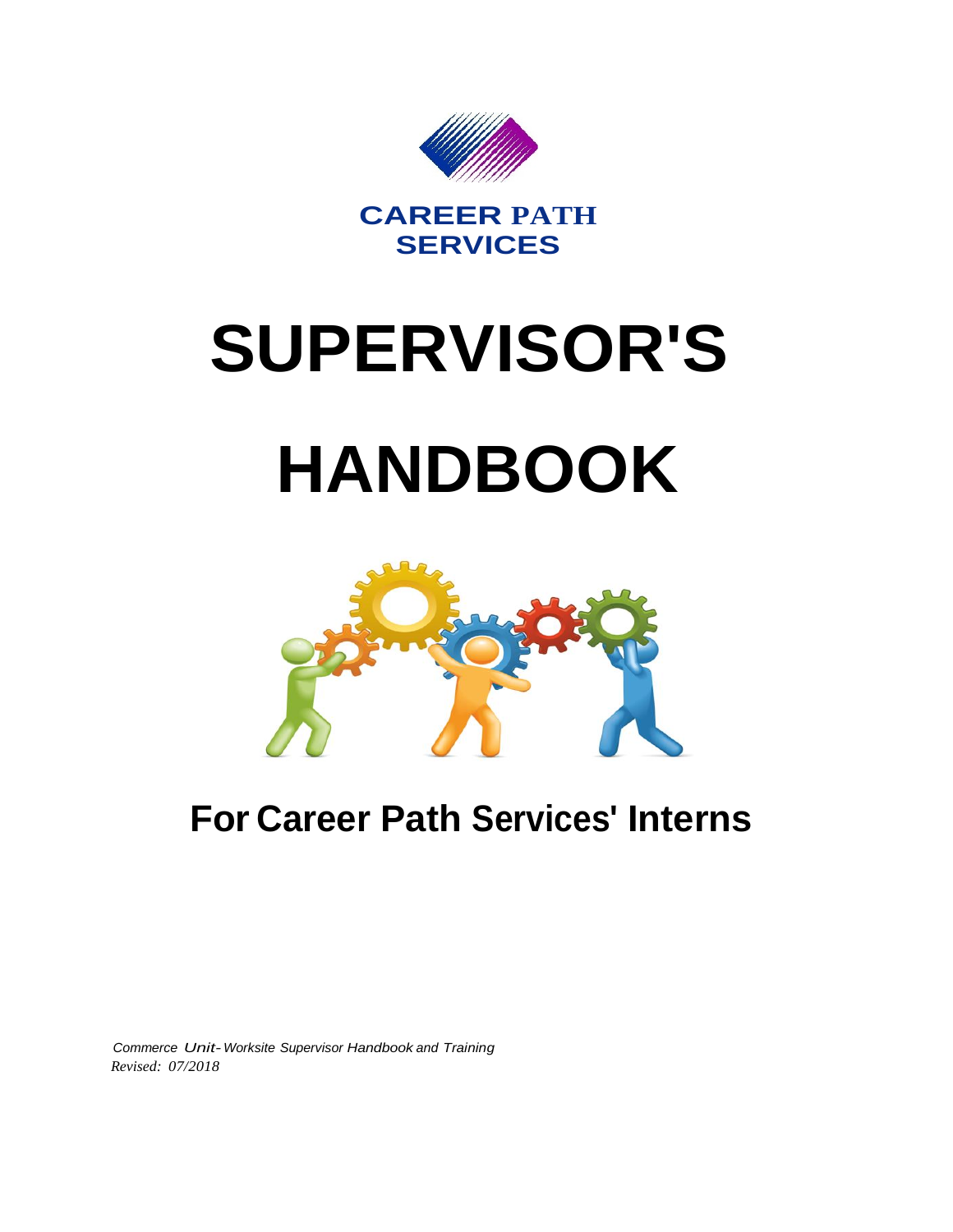

Dear Worksite Supervisor,

This handbook is designed to provide you with information regarding program services, goals, and procedures. It can also serve as a resource guide to assist you in handling any problems that may arise during the program. Please feel free to contact CAREER PATH SERVICES at any time if you have any further questions.

Participants enrolled in this program will be involved in a variety of enrichment activities including interest and aptitude assessments that assist to develop short and long-term career goals.

Every effort has been made to place the participant in an appropriate position that matches his/her interests and current skill level.

Participants will also receive pre-employment skills training that address interviewing techniques, how to find and keep a job, conflict resolution in the workplace, and nontraditional job occupations.

In closing, I would like to thank you for partnering with us and your commitment to assisting program participants/interns succeed in their work experience with you. Your participation will provide valuable work experience opportunities for people in the community.

Sincerely,

Sarah Featherly, Director of Transitional Jobs Phone: 509-343-1310 Fax: 509-323-1244 Email: sfeatherly@careerpathservices.org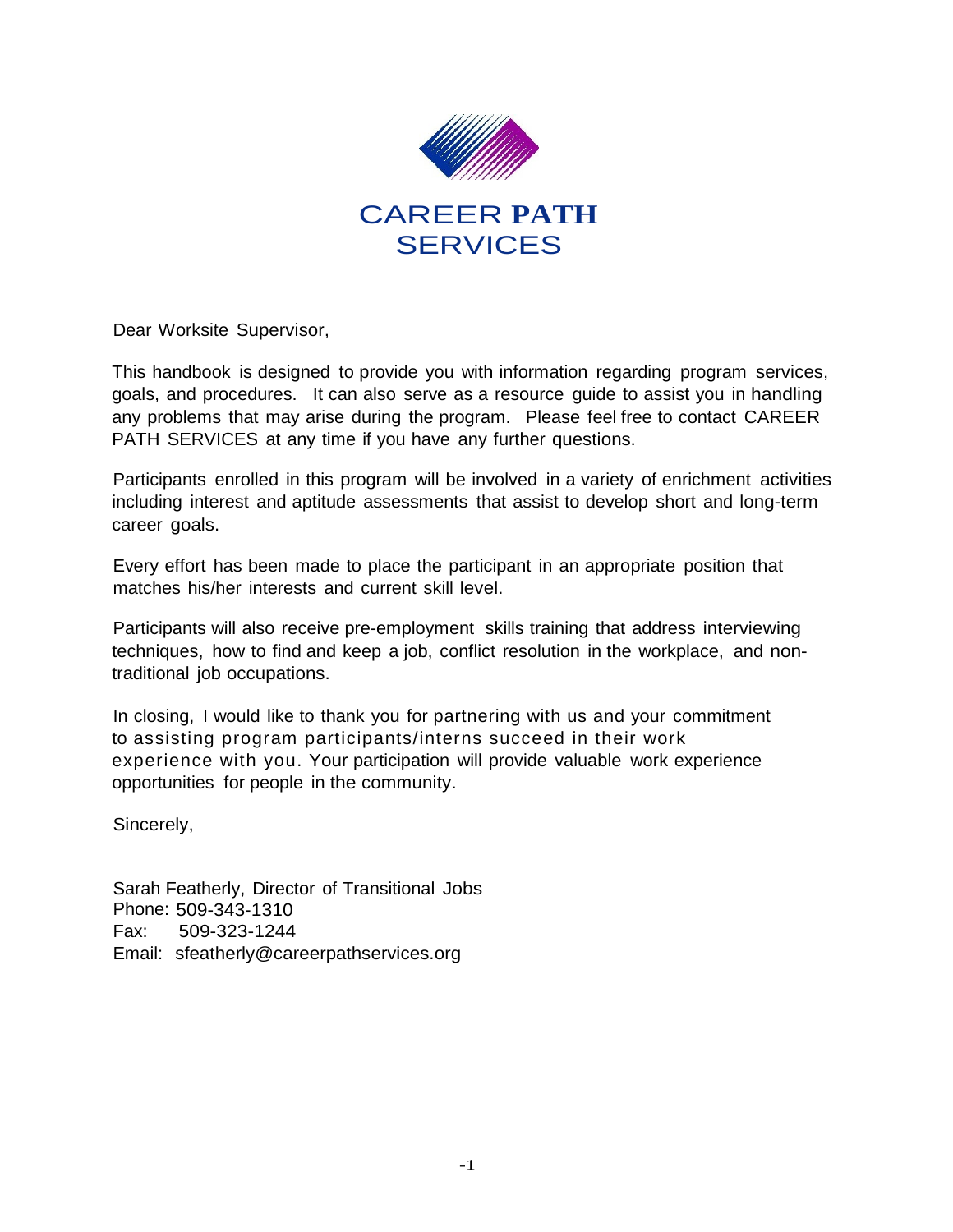### **TABLE OF CONTENTS**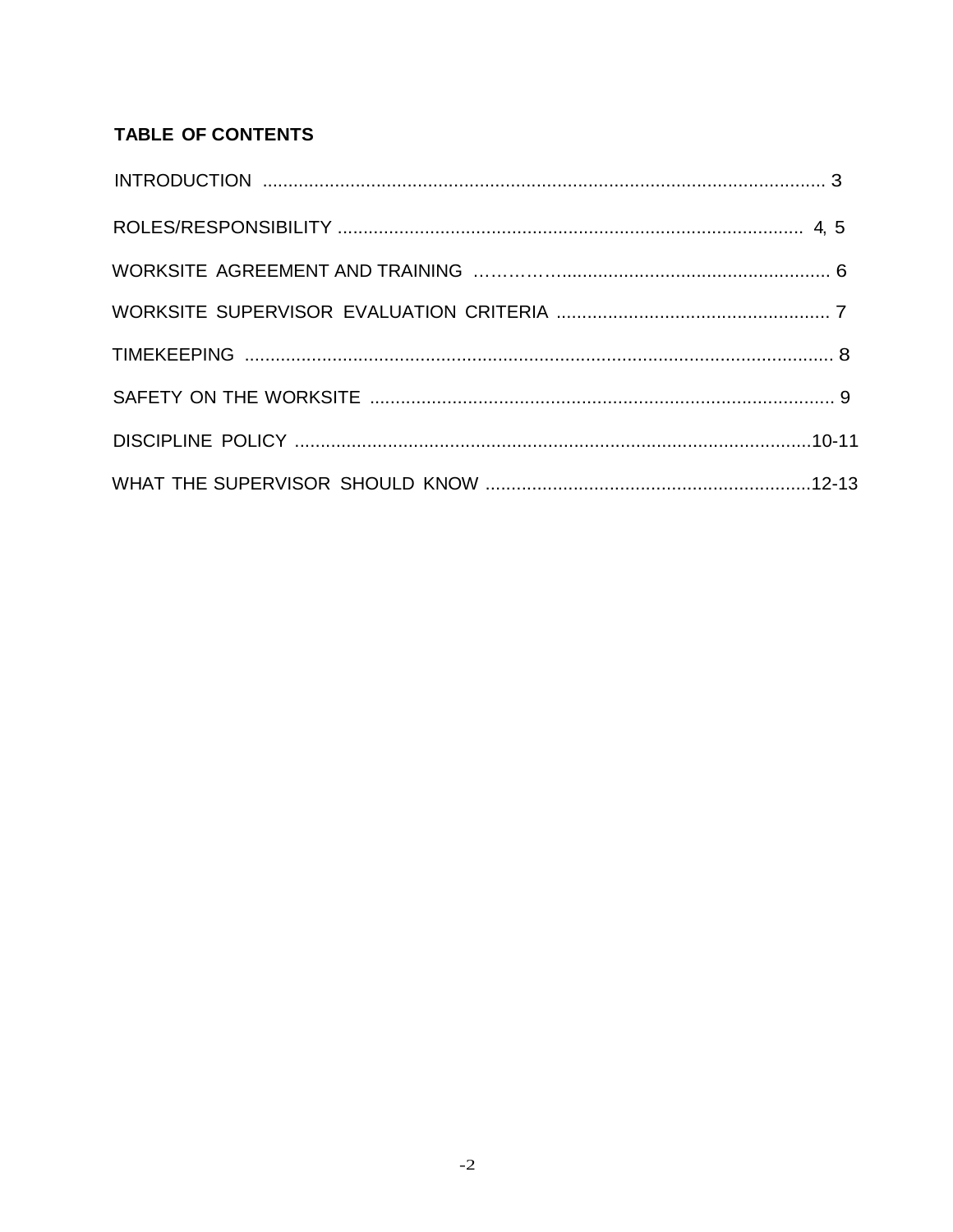# *INTRODUCTION*

Career Path Services interns are participants within WorkFirst, Washington's welfare reform initiative. These programs work in partnership with community agencies, schools, city departments and other non-profit organizations to create temporary work opportunities for people participating in the WorkFirst Program. These work opportunities will enable WorkFirst participants to move towards secure, livable wage jobs. While enrolled in these programs, participants acquire skills on the job, which can transfer to unsubsidized employment.

#### **HOW DO THE PROGRAMS WORK?**

• CAREER PATH SERVICES coordinates the Commerce WorkFirst programs and recruits participants. Your organization will interview and select an appropriate participant for your position(s). All participants are WorkFirst recipients who have challenges that make it difficult to enter the labor market.

CAREER PATH SERVICES will work with your organization to develop job descriptions and the competencies to be learned by the participant. They will also support both the site supervisor and the participant throughout the training period, ensuring that the participant can articulate and demonstrate the skills that have been mutually agreed upon and that are directly transferable to unsubsidized employment.

Each participant will receive training to support his or her transition to unsubsidized employment. Training will be individualized and in groups depending upon topic and needs. Host sites will need to be flexible to allow for any identified specialized employment supportive services, such as mental health therapy, remedial education, and/or job interviews.

CAREER PATH SERVICES will act as the employer and will provide payroll (if applicable) and Labor and Industries payments for participants.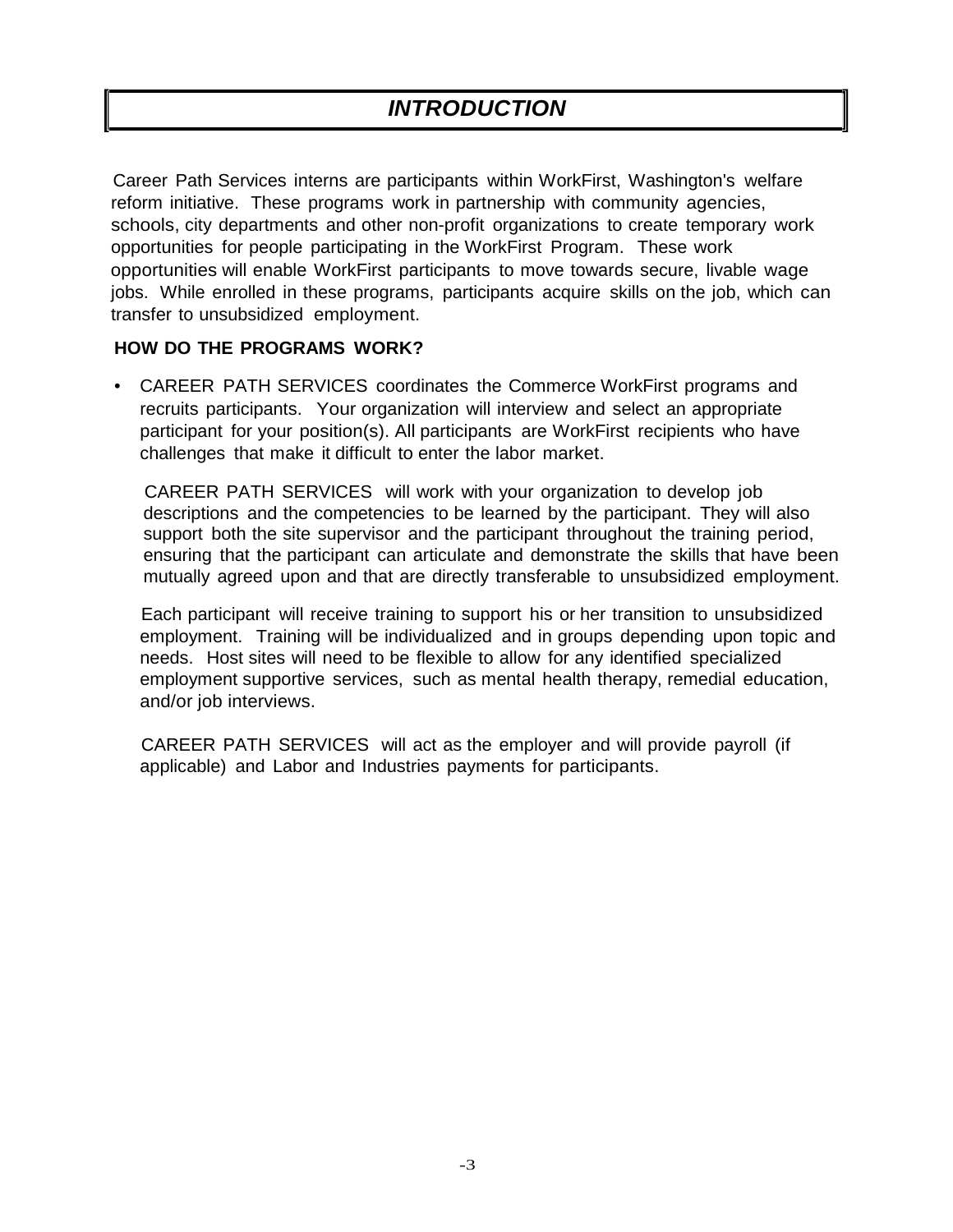One way to ensure program success is to get to know the roles and responsibilities of key staff persons involved in the CAREER PATH SERVICES Commerce WorkFirst Programs: the host site supervisor, Career Path Services Employment Practitioner, and the participant.

#### **A. HOST SITE SUPERVISOR**

The primary responsibilities of the worksite supervisor are to:

- 1. Provide and develop an effective work experience through training in a specific occupational skill area as indicated in the Participant Training Agreement and Job Description (see attached).
- 2. Provide an orientation to each participant, reviewing worksite policies (i.e., rules of conduct, expectations regarding performance, etc.).
- 3. Provide verified time records (see attached "Time Record Process")
- 4. Notify CAREER PATH SERVICES of **any** employment changes in advance (i.e., new work schedules, work duties, new supervisor, etc.).
- 5. Notify CAREER PATH SERVICES **immediately** regarding any problems that may arise with the participant (e.g., absences, injuries, poor work attitudes, etc.). Note: The host site supervisor cannot suspend or terminate any participant from the program, but they can terminate a participant from their worksite. **CAREER PATH SERVICES must first be notified before any action is taken.**
- 6. Complete monthly evaluation report with the participant and the Career Path Services Employment Practitioner. Copies will be provided to all parties.
- 7. Provide an orientation on workplace safety designed to reduce accidents and/or injuries that could result in bodily harm and property damage.
- 8. Provide a safe working environment for the participants.
- 9. Ensure the participant doesn't work more than their scheduled work time or on State recognized holidays.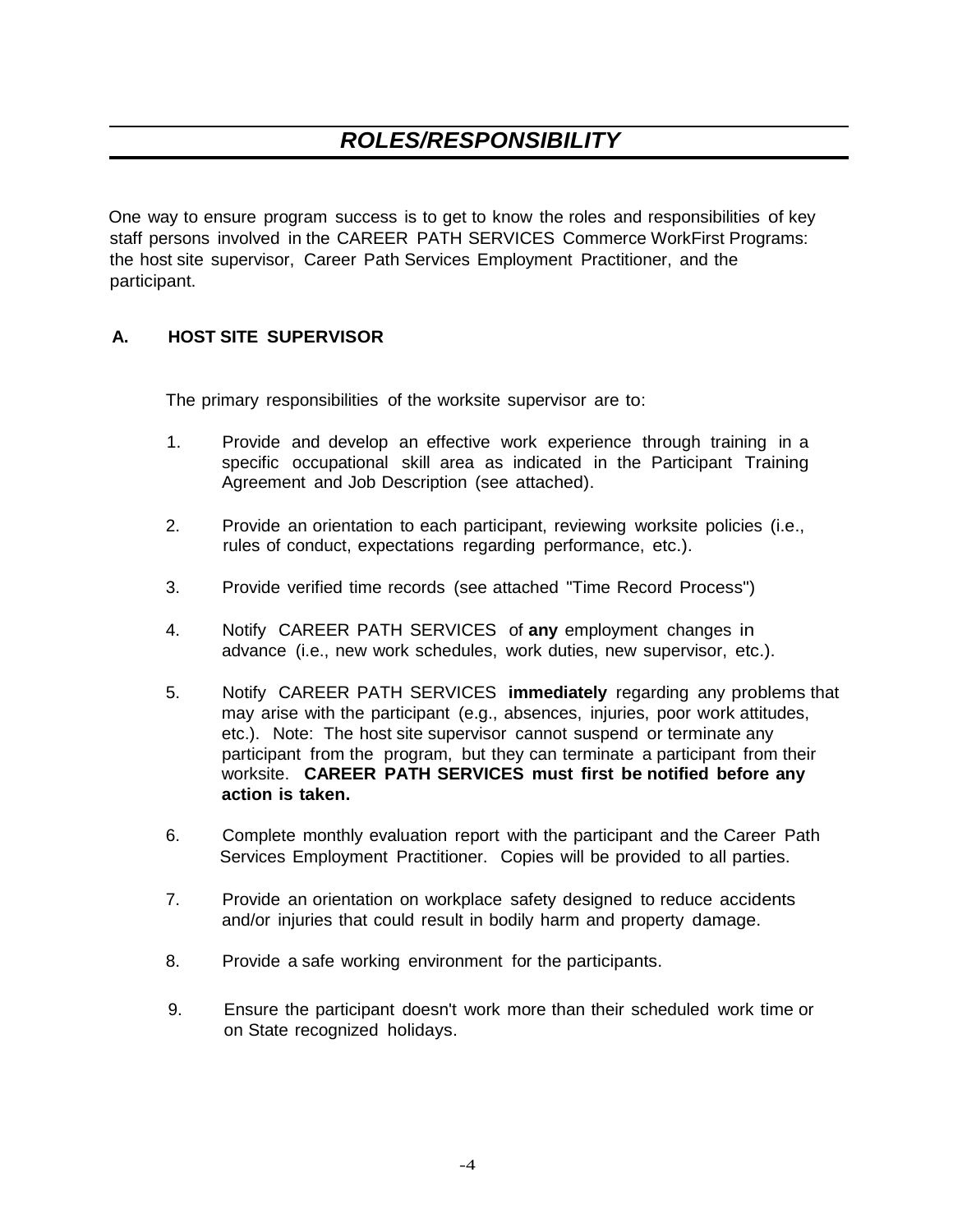#### **B. PARTICIPANT**

The primary responsibilities of the participant are to:

- 1. Report to the assigned worksite at the designated time each scheduled workday.
- 2. Learn and follow all of the worksite policies (i.e., safety rules, break times, etc.)
- 3. Follow instructions and directions of the host site supervisor to ensure maximum job performance.
- 4. Dress appropriately and be well groomed.
- 5. Notify the worksite supervisor when unable to come to work (i.e., illness, family emergencies, etc.).
- 6. Advise CAREER PATH SERVICES when experiencing any problems that may affect performance or attendance on the job.
- 7. **Enter time into time record** daily, unless host site policy does not allow the participant to enter his/her own time. Sign and submit time record by twice monthly
- 8. Attend and participate in required classes/workshops.

#### **C. CAREER PATH SERVICES' EMPLOYMENT PRACTITIONER**

The primary responsibilities of CAREER PATH SERVICES are to:

- 1. Provide program orientation for all worksite supervisors and participants, prior to program start-up.
- 2. Complete Participant Training Agreement for each participant.
- 3. Provide counseling on an on-going and as needed basis.
- 4. Contact the Worksite monthly to ensure that the specified training is being provided and that the participant is performing as required. Make in person visits every other month.
- 5. Ensure participant time sheets are on time, complete, accurate and verified by the host site supervisor and participant on the 15th and last day of the month and submit for payroll processing twice monthly.
- 6. Serve as a resource person and liaison between the host site supervisor and the participant.
- 7. Conduct workshops, job development, and job placement services.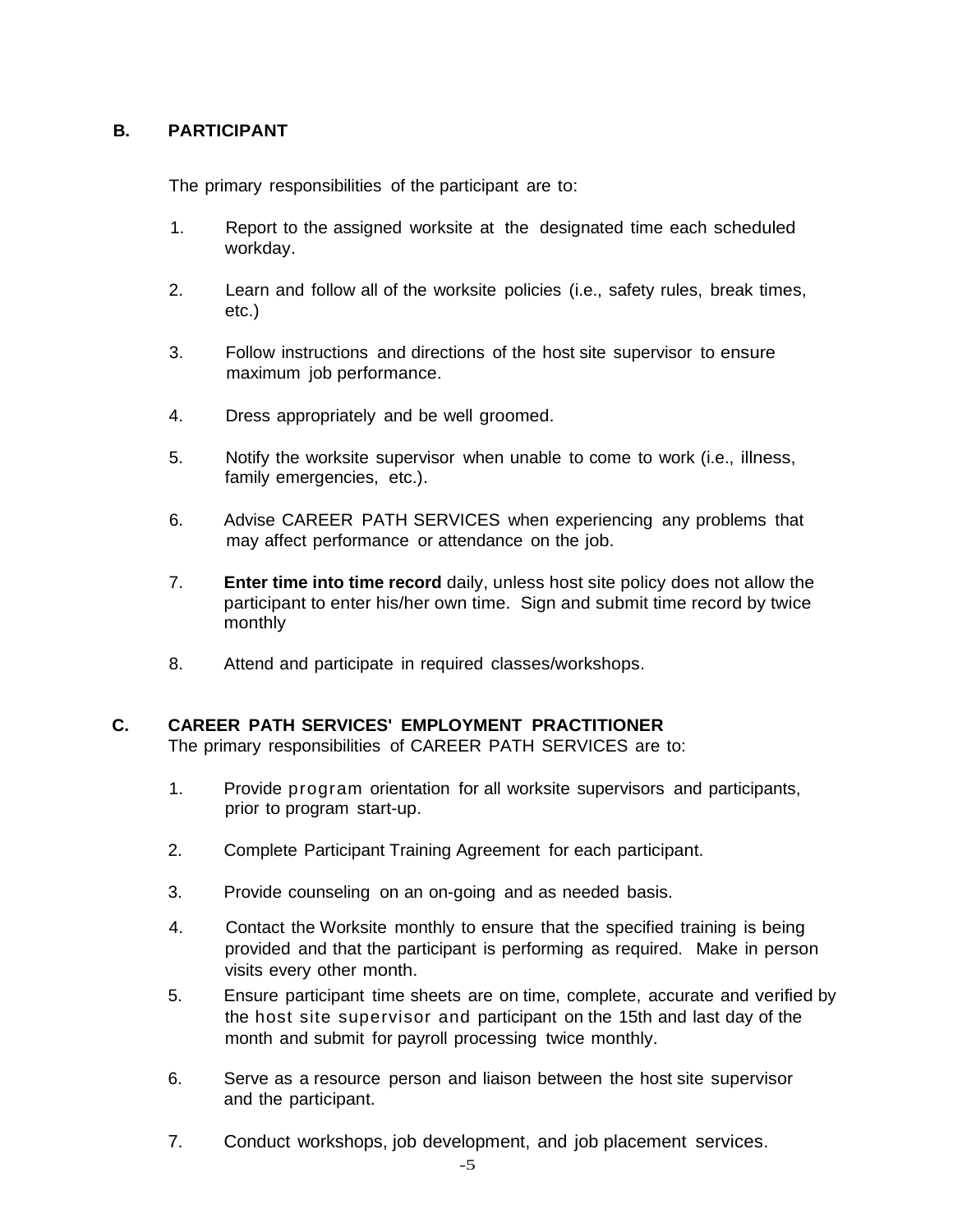# *WORKSITE AGREEMENT AND TRAINING*

Thank you for choosing to be a host worksite and partner with Career Path Services. We look forward to working with your agency in providing quality work skills training to individuals seeking self-supporting employment. Please follow the directions below to complete the process of becoming a Career Path Services' host worksite and partner.

#### **Instructions:**

1. Click on the link below to view the 25 minute training webinar:

Training webinar link: **Currently under construction – Please review Supervisor Handbook in its entirety as your training.**

- 2. Once you have reviewed the training webinar, please review and fill out the Worksite Agreement (attached).
- 3. Once you receive the Worksite Agreement, read and review the agreement thoroughly. If you have questions, feel free to contact us and we would be happy to assist you.
- 4. Once you have read the Worksite Agreement, fill in your agency information including the different department and/or positions you would like to fill with our participants. Please include the name of the supervisor for each position if different than your agency representative.
- 5. Sign and date the last page, make a copy for your records, then return to Sarah Featherly, Director of Transitional Jobs at:
	- a. Email: [sfeatherly@careerpathservices.org](mailto:sfeatherly@careerpathservices.org)
	- b. Fax: 509-323-1244, Attn. Sarah Featherly
	- c. Mail:

Career Path Services Attn. Sarah Featherly 10 N. Post, Suite 200 Spokane, WA 99201

- 6. You should receive a signed copy for your records within a couple of weeks if you do not, please contact Sarah Featherly to ensure your agreement was received.
- 7. Once you have a Worksite Agreement on file, a Career Path Services' Employment Practitioner will work with you and the participant to create a Participant Training Agreement (attached). The Participant Training Agreement will specify the participant's worksite details including start date, schedule, job title and job description.
- 8. Questions? Contact your local Career Path Services representative or the Director of Transitional Jobs.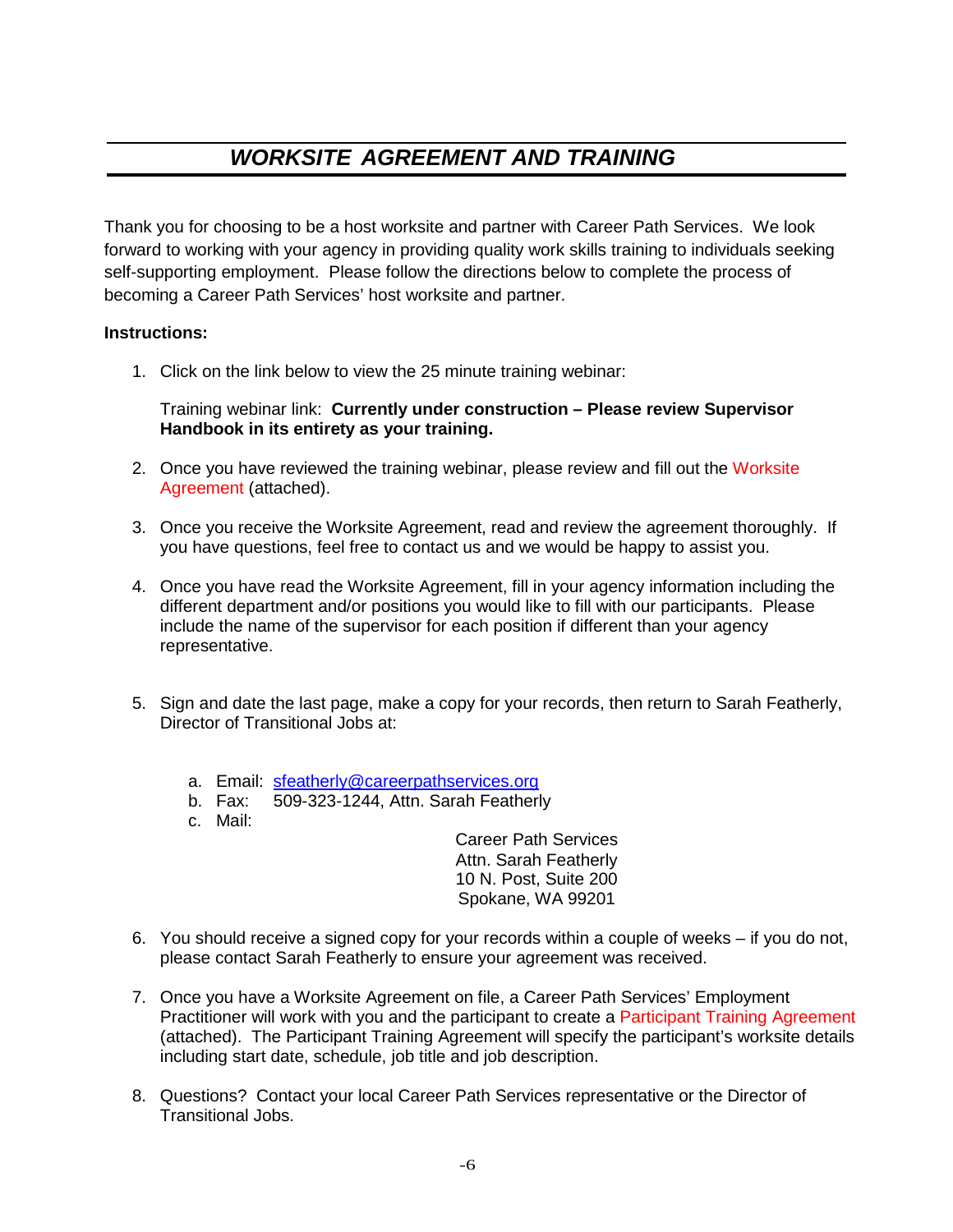# *WORKSITE SUPERVISOR EVALUATION CRITERIA*

Worksite supervisors will complete formal job performance evaluations monthly for each participant throughout the program using the Performance Evaluation (attached) provided by the Career Path Services Employment Practitioner. These evaluations are important because it provides the participant feedback on his/her progress on the job. The evaluations should indicate areas of strengths and weaknesses for counseling and participant development.

Participant evaluations will be based on his/her ability to show a good effort and progress in the following areas:

#### **1. ATTENDANCE/PUNCTUALITY**

The participant is required to adhere to the assigned work schedule. Any absences should be reported to the worksite supervisor as soon as possible. Additionally, the participant is required to report to work on time. Reasons for tardiness need to be legitimate and communicated to the worksite supervisor as soon as possible.

#### **2. COMMUNICATION SKILLS**

The participant's ability to communicate clearly and effectively is essential to their success in employment. Good communication can reduce misunderstandings, errors, frustration, and conflict. The participant is expected to put forth a goodfaith-effort in developing and/or keeping good communication with his/her work site supervisor, co-workers, and customers. Communication also includes the participant's ability to follow instructions by listening, questioning, and ensuring work expectations are being met.

#### **3. GROOMING AND DRESS**

The participant is expected to be well-groomed and dressed while at work. This includes groomed hair and fingernails as well as clean and appropriate clothing.

#### **4. MOTIVATION AND ATTITUDE**

The participant is encouraged to learn to ask for new assignments, be proactive in problem solving and take an active role in their learning process. Additionally, the participant is expected to maintain a positive attitude at work and to discuss work related issues with his/her work site supervisor in an appropriate and confidential manner.

#### **5. PROGRESS**

The participant is encourage to make positive progress toward mastering the work duties described in the job description and meeting the milestone objectives and training plan listed in the Participant Training Agreement.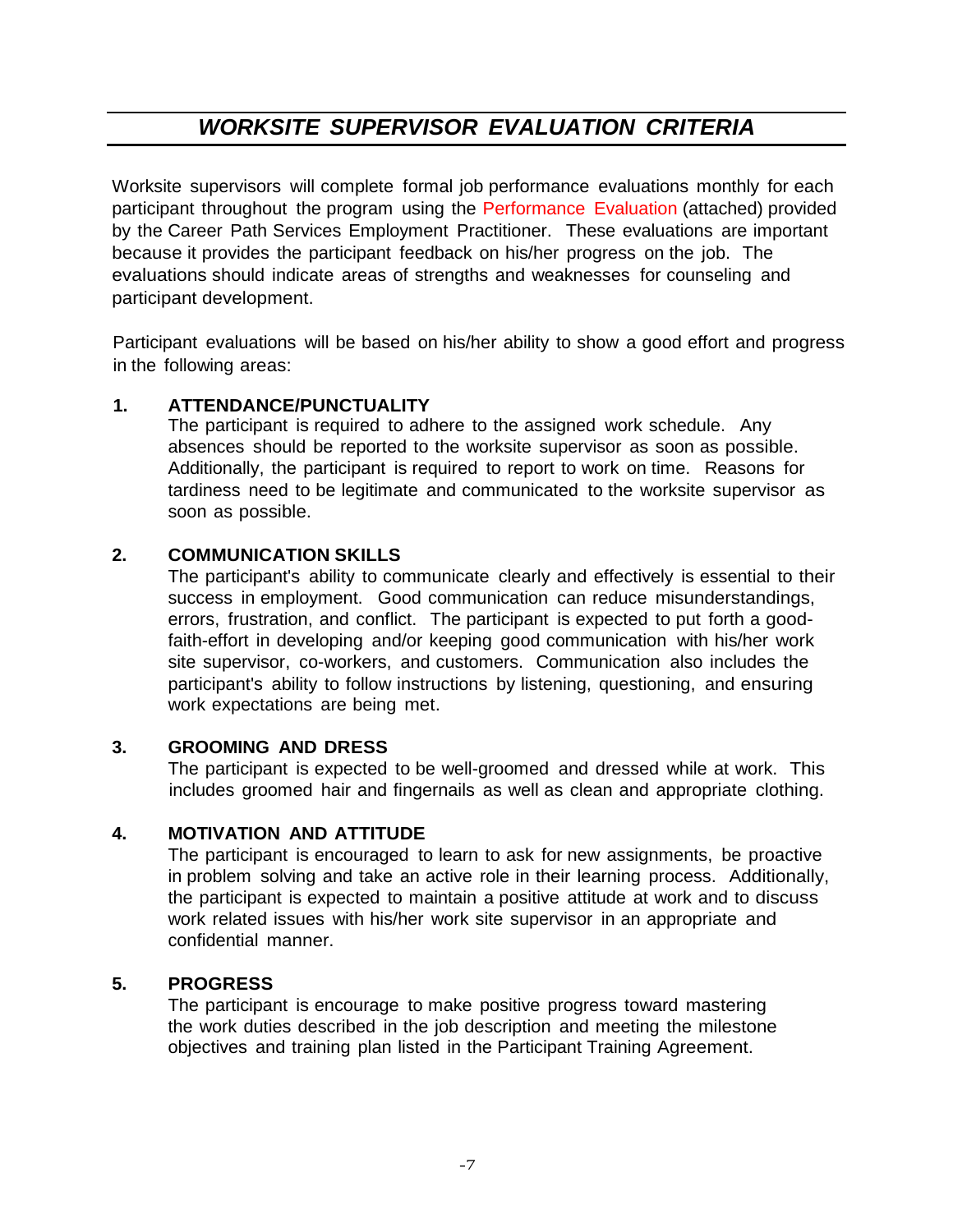## *TIMEKEEPING*

#### RECORDING WORK HOURS AND PARTICIPANT PAYMENT

All COMMUNITY JOBS participants are technically employees of CAREER PATH SERVICES and are treated as any regular employee. Each participant continues to receive basic medical insurance coverage through DSHS. Labor and Industries Insurance and tax benefits, in addition to a wage supplement are provided by CAREER PATH SERVICES.

Participants in the COMMUNITY WORKS Program are volunteering for work experience activities. CAREER PATH SERVICES provides Labor and Industries Insurance for these participants to work in your agency.

CAREER PATH SERVICES processes time records twice monthly via an electronic time keeping system called Stratus Time. Stratus Time training for both the host worksite supervisor and participant is provided as an attachment to this handbook. If you need additional training please contact CAREER PATH SERVICES and request this training.

The worksite supervisor is responsible for assuring that his/her time record is 100% complete, accurate and verified by the processing deadline (15th and last day of the month). The time record should be correct and up to date at all times. Instructions for completing the time record are included in the "Time Record Process" attachment.

#### *PLEASE NOTE:*

- *When making up work hours, it is very important that the participant make up only what he/she needs to make up; it is NOT okay to have the participant work EXTRA hours.*
- *ANY ADJUSTMENTS MADE TO THE PARTICIPANT'S WORK SCHEDULE ON A PERMANENT BASIS MUST BE APPROVED BY CAREER PATH SERVICES PRIOR TO THE CHANGE.*
- *If the work site observes its own work holidays that are not State recognized holidays (i.e. Christmas eve or New Year's eve), those work hours must be made up within the pay period.*
- *If the work site experiences an UNSCHEDULED closure (for example, closure due to inclement weather, power failure, disaster, etc.), the participant will receive credit or pay for the hours lost due to the closure and is not expected to make up for lost time.*
- Time is paid/counted to the nearest quarter hour for participants.
- Each participant and host site supervisor will be responsible to follow CAREER PATH SERVICES policies regarding time records and ensure time records are reviewed and submitted by the due date.

*Please refer to the following required postings: 1. Time Record Due Dates, 2. State Holidays (all attached).*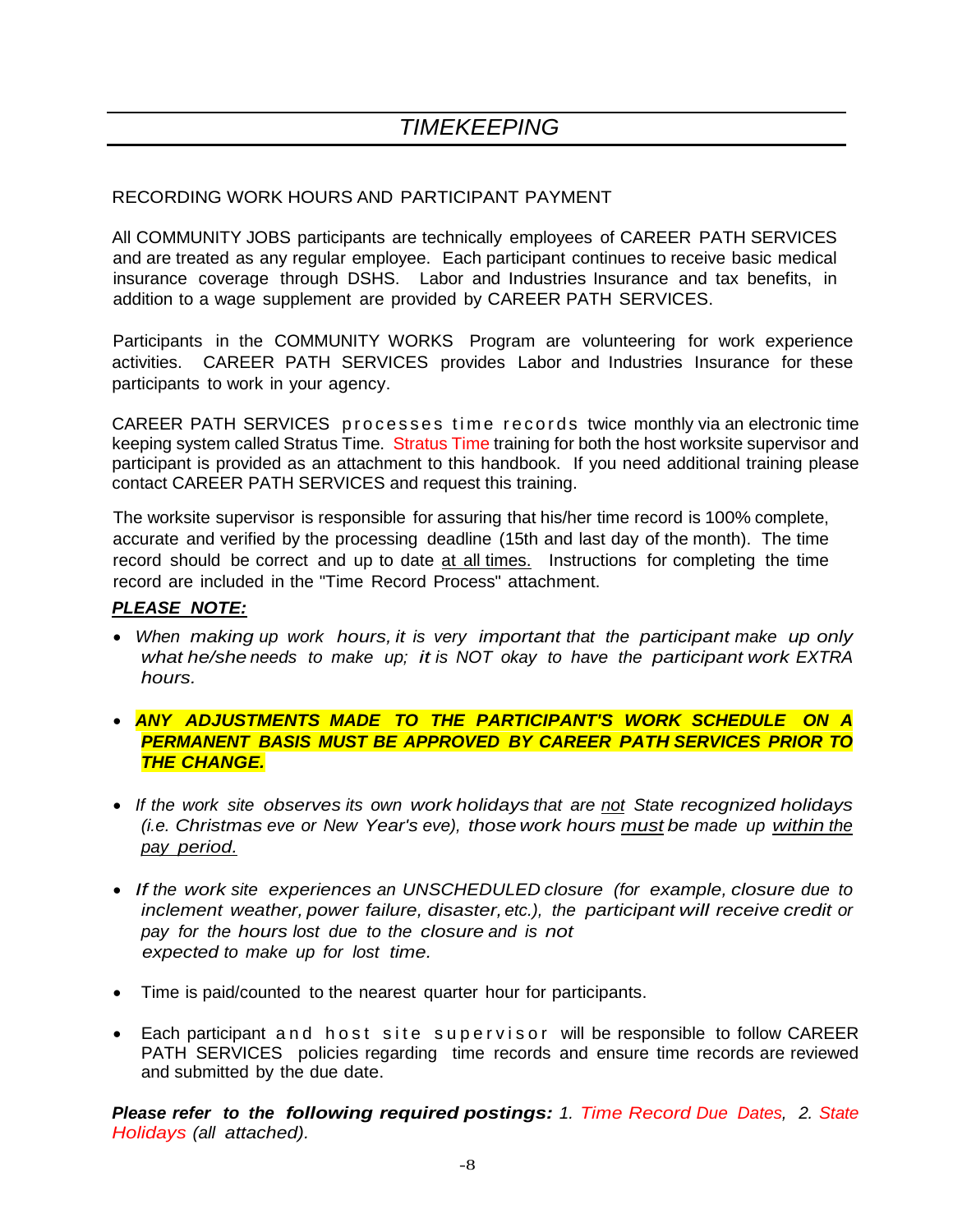#### **THE ROLE OF THE WORKSITE SUPERVISOR IN REGARDS TO SAFETY**

Worksite supervisors should provide the participant with instruction in safety procedures and the proper use of equipment. Participants are required to follow all safety regulations. To minimize the risk of an accident/injury happening at the worksite, the worksite supervisor needs to provide instruction in proper tool and/or equipment handling, general safety, and emergency procedures on *the first day of the job.*

#### **WHAT TO DO IF AN INJURY OR ACCIDENT OCCURS**

Participant employment is insured by CAREER PATH SERVICES. CAREER PATH SERVICES is insured under the Washington State Industrial Insurance (Worker's Compensation).

If a participant is injured, he/she is **required to report all injuries to the CAREER PATH SERVICES' Employment Practitioner and complete a Career Path Services incident report (attached).** Falls, strains and bruises are some examples of injuries that may worsen as time passes, so it is important that supervisors and participants report injuries immediately to the appropriate people. To be covered, injuries must have occurred during work hours, including paid break time. Commuting time and lunch time is **not** included. For any clinic, medical center or hospital to be compensated for the cost of the treatment, a licensed physician must see participants and the CAREER PATH SERVICES' Employment Associate will provide the participant and supervisor with the necessary paperwork with clear instructions.

*Please refer to required site documents: Incident Report (attached).*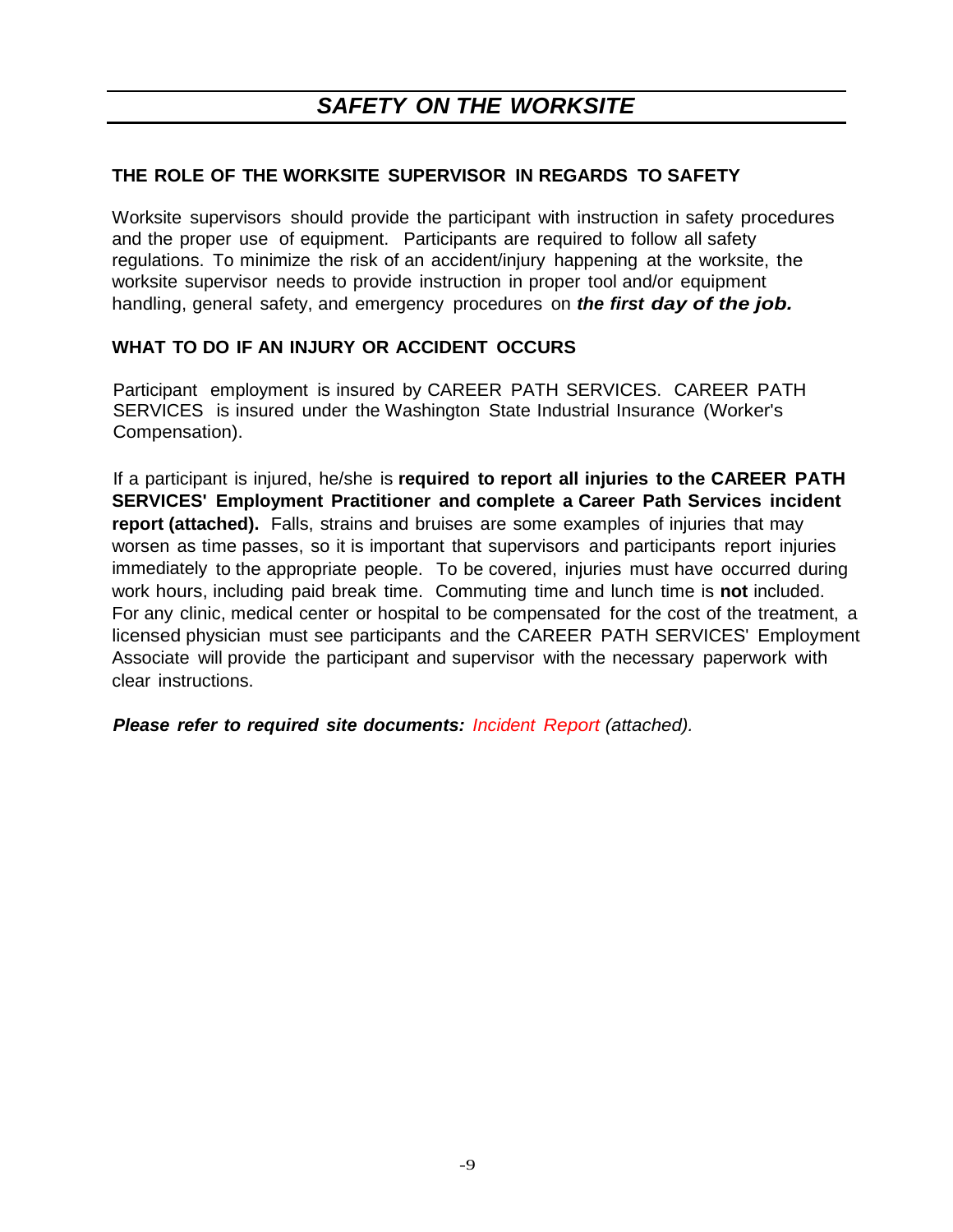Discipline issues are always worked out on a case-by-case basis and often can be addressed when monthly performance reviews are conducted. Sometimes the match between the participant and worksite does not work, either because tasks are mismatched to a participant's ability or desire to master particular skills, or interpersonal issues between the participant and the supervisor cannot be resolved. In these cases, *and after working closely with the CAREER PATH SERVICES' Employment Practitioner, the participant will be removed from the worksite*. The Employment Practitioner will work closely with the participant to reassess her/his individual plan and assist the individual to move toward her/his goals. Actions may include more training, placement at a different worksite, or linkages to necessary support services.

#### **A Strategy for Conducting** *Informal* **Performance Reviews**

- 1. Ask the participant for a self evaluation of his/her own performance, THEN give your evaluation
- 2. Identify steps to help the participant maintain or improve his/her performance
- 3. Ask the participant to identify how improvement can be achieved
- 4. Agree on a plan
- 4. Get the participant's commitment to the plan
- 6. Set up a meeting to review progress

#### **Supervisor's Guidelines for Positive Corrective Action**

- => Observe participant's performance and behaviors
- => Conduct regular *informal* performance reviews
- => Coach/mentor participants as needed
	- Be very specific about behaviors of performance and issues that must be **Corrected**
	- Determine a plan for improvement
	- Specify consequences
	- Set a date to review progress and inform the participant of possible future actions
	- Summarize in writing to the participant and Employment Associate.
- => Document details about extraordinary performance--negative or positive

#### => **Always communicate with the CAREER PATH SERVICES' Employment Practitioner**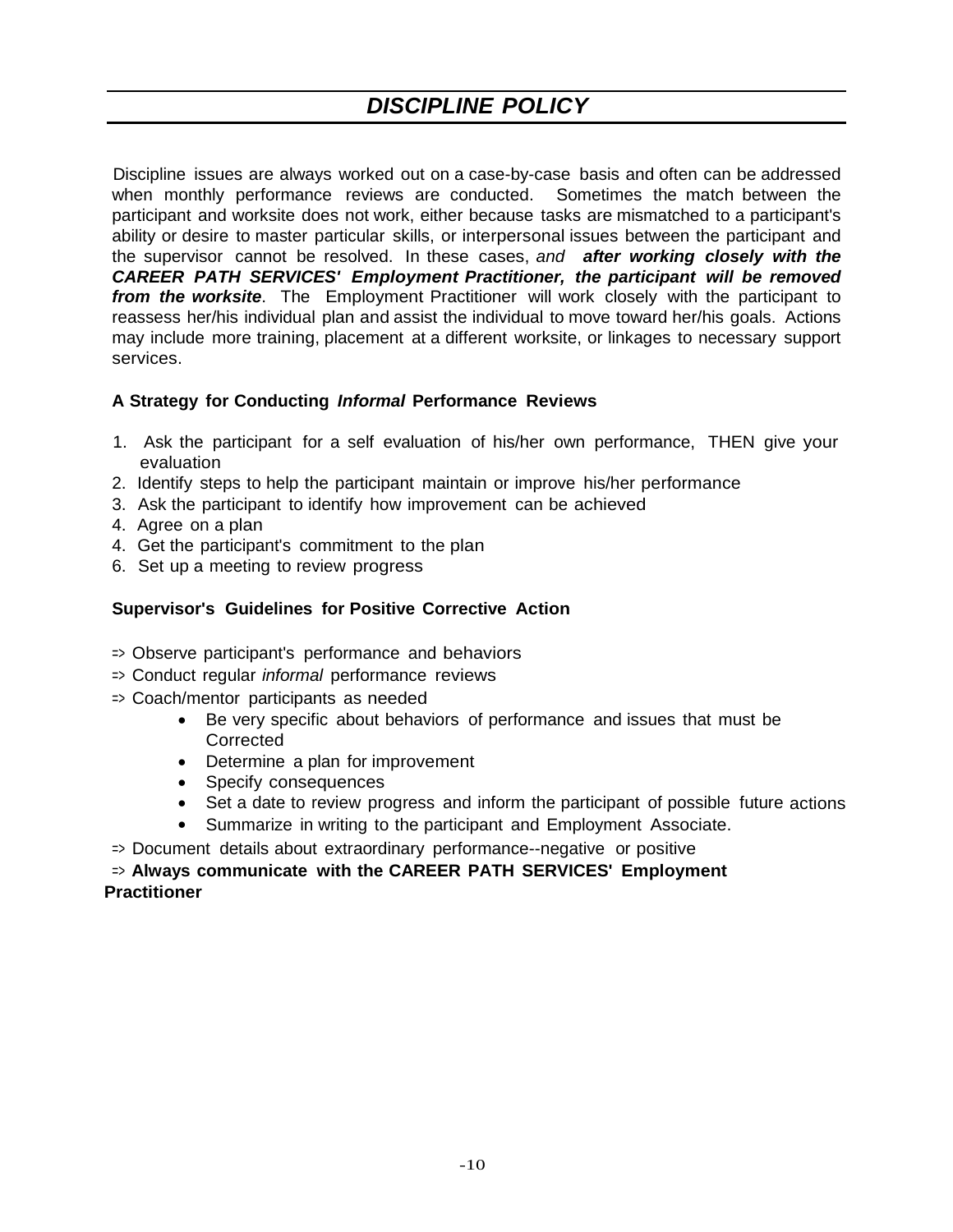# *CAREER PATH SERVICES INTERN DISCIPLINE POLICY*

#### *(Provided to the participant and reviewed in initial orientation)*

#### **Verbal Warning**

A verbal warning is the first step toward serious disciplinary action. It is a notice that a particular behavior, such as coming to work late, is unacceptable and improvement is expected. *The work site supervisor will inform the Career Path Services' Employment Practitioner that a verbal warning has been issued and document it on the monthly evaluation.*

#### **Written Warning**

If a verbal warning has been issued and ignored, or if a problem is more serious, the participant will be given a written warning. This is a notice that identifies the problem area and describes the expected behaviors and corrective actions (refer to Corrective Action Form attached). It serves as a warning that additional problems of this kind may result in more severe disciplinary action. *The work site supervisor will provide a copy of the written warning for the participant, the Career Path Services' Employment Practitioner, and a copy of the written warning will be placed in the participant's file. Please refer to the required site documents: Corrective Action Form (attached).*

#### **Dismissal from the Worksite**

If there is reasonable evidence to establish that a serious rule violation was committed; the participant is not working; or they are making it difficult for others to work; the worksite supervisor *and the Career Path Services' Employment Practitioner* may decide together to dismiss the participant from the worksite.

#### **Termination from the Commerce WorkFirst Programs**

Termination may occur if the participant engages in behavior that is destructive to themselves, to others, or to the program; or there is reasonable evidence to establish that the participant committed a serious rule violation**.** *The participantwill be informed in writing by the Career Path Services' Employment Practitioner of the termination and a copy will be sent to the DSHS case manager.*

**The following is a sample list of behaviors which may cause a participant to be immediately dismissed from the worksite or be terminated from the program altogether:**

- Unexcused absences or not calling in when the participant cannot work. One unexplained absence is a serious problem. A pattern of unexplained absences will definitely mean disciplinary action and is likely to result in termination from the program.
- Safety and/or policy violations
- Creating hostile work environments (i.e. safety hazards, harassment, etc).
- Committing any criminal act

*The participant has the right to file a grievance and are protected from retaliation.*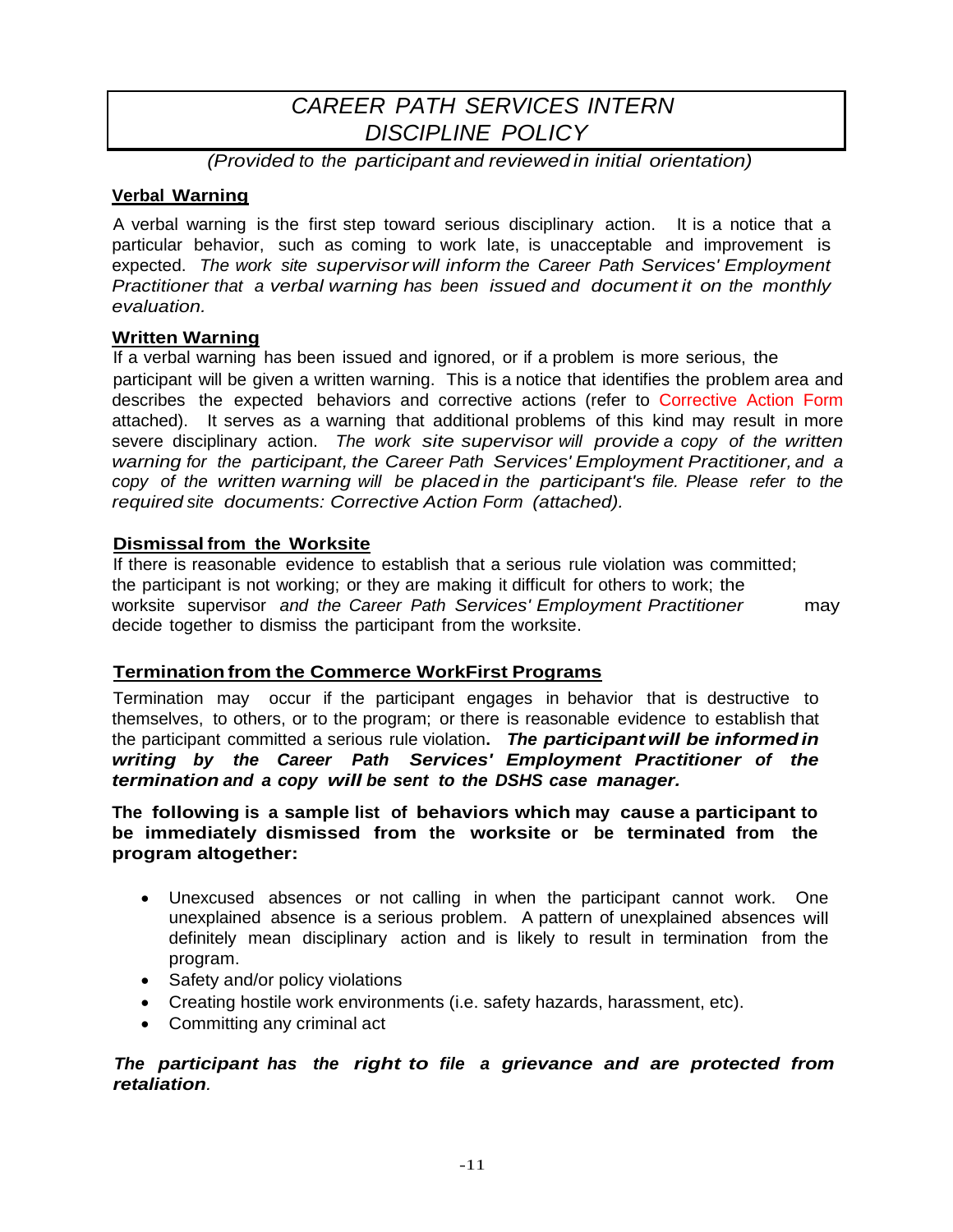# *HOW TO MENTOR A CAREER PATH SERVICES INTERN*

There are many ways to supervise participants and get the job done. There are also many ways to teach people new skills. Creating and supervising a learning-rich task requires a supervisor who is more of a coach than a boss. Ask yourself the following questions as you begin working with your participant:

#### **1. What tasks will you assign the participant?**

Make sure that each task will have some real benefit to you and your office/agency. People know when they are doing "make-work." Real goals foster real effort. Real accomplishments foster real pride.

**Planning** is the difference between learning-rich tasks and make-work for the participant. Meaningful tasks are not likely if a participant descends on a supervisor who has had no chance to formulate a work plan. The supervisor should carefully review the job description worksheet. Think about the essential tasks(s): what will the participant learn from these tasks? What skills are necessary for the participant to do the job? Remember that this is a training program for participants who have little to no work experience. The main goal is an assignment that "honors the work and honors the participant."

#### **2. How will you direct the participant to do the task?**

A key here is to offer advice rather than answers. You will have to accommodate the constraints or systems of your workplace, and you should make this clear to the participant(s). Help the participant create ways to approach the project. Let them decide which options they will choose. Encourage them to come to you with questions. If you can, coach them to find answers for themselves, they will get used to looking for answers themselves. As the time progresses, they will come to you less and acquire more information on their own.

**Consultation** will help the participant understand what is expected of them and reduce the amount of detailed supervision that is needed. When the participant arrives, the supervisor should sit down with the participant and discuss the job to be done. Use the job description worksheet. Point out the foundation skills needed to accomplish the job. The supervisor should discuss the "systems" at the workplace and any other important historical details of the worksite. It is important that the participant understands clearly what is expected and agreed upon. During placement, the participant will be asked to sign the final job description as a contract of understanding.

#### **3. What should the participant learn?**

In addition to learning the competencies, he/she needs to accomplish the tasks you set out for them. They should also learn that these skills are applicable to a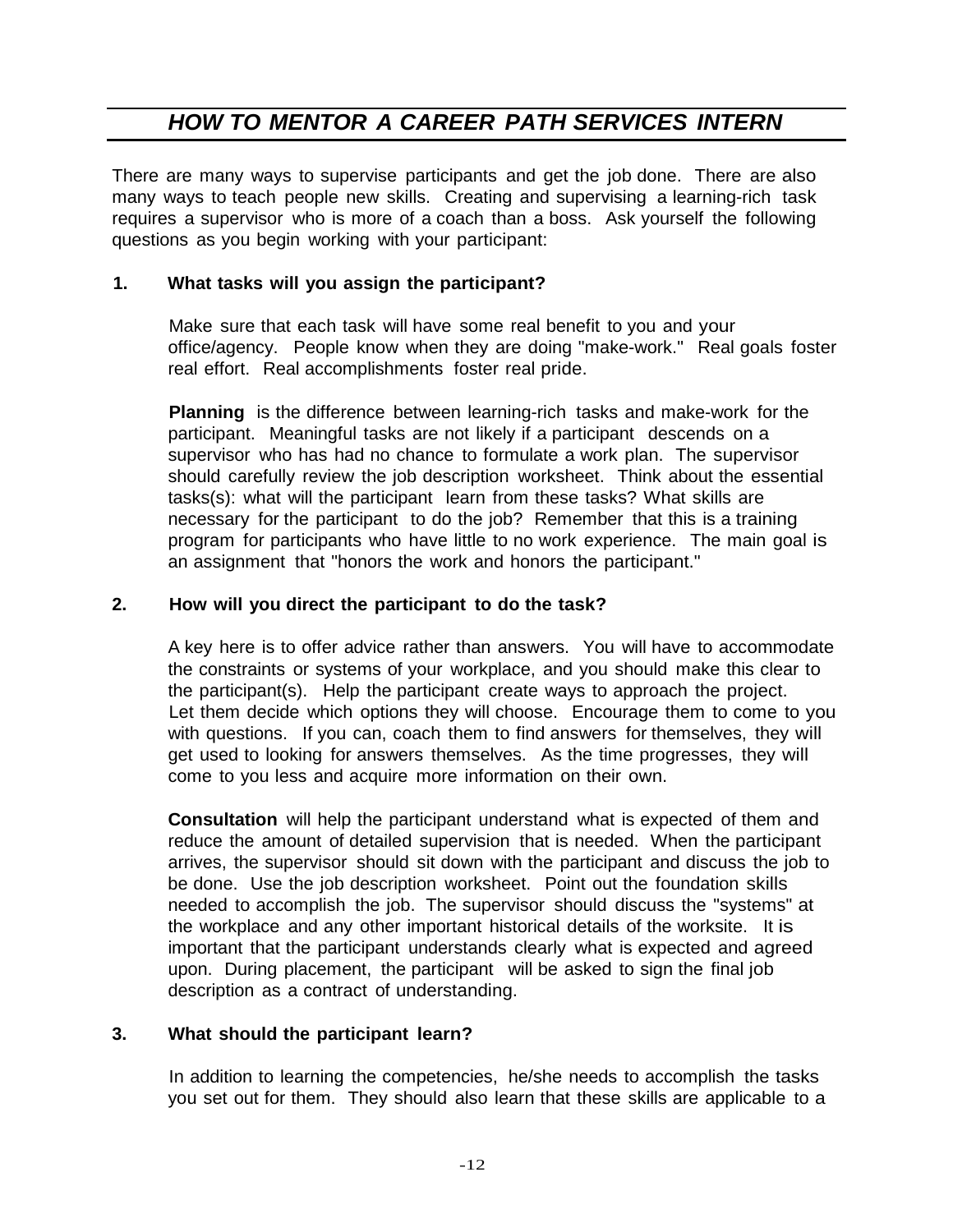broad range of jobs. Ask them to tell you what they are learning in terms that they will be able to transfer to work in the "real world."

#### **4. How should they learn?**

People learn best in an authentic context. That is, they learn skills by using skills and by reflecting on what they have done. Once the participant is started on a learning-rich task, have them reflect on it, in writing, in discussion, or both.

**Monitoring and reflection** will ensure that the early agreements are carried out and that the participants understand what they are learning. The supervisor and the participant should sit down and discuss progress on a regular basis. Discussions should cover work tasks. This may also be a good time to negotiate changes in the participant's work responsibilities.

#### **5. What is your role in this process?**

You have at least two roles: as overseer and coach. The overseer ensures that the work gets done, and that the participant understands the consequences if it does not. It is important that both the supervisor and the participant articulate agreed expectations. The coach prods the participant to learn from and improve their performance. The coach does this by guiding the participant, through selfevaluation, against agreed-upon expectations and standards. If you can answer their questions with questions, they will have to find their own answers. If you give them answers, they will learn not to find their own.

**Evaluations** will occur monthly with the participant and the supervisor. This documentation clarifies the work performed and the progress made by the participant. It is an important part of helping the participant to understand their strengths and areas where they need to continue to improve.

#### **6. What will you get out of the experience?**

It has often been said that one learns a subject best by teaching it. Moreover, for some, you will be able to hone your supervisory skills. But best of all, you will play a critical role in helping a person to move into work that allows them to provide for themselves and their family.

**Program improvement** – In addition, at the end of each participant's work experience, you have the opportunity to provide the funding source feedback on how the program can be improved as well as what works really well with the program through completing an online Exit Survey (attached).